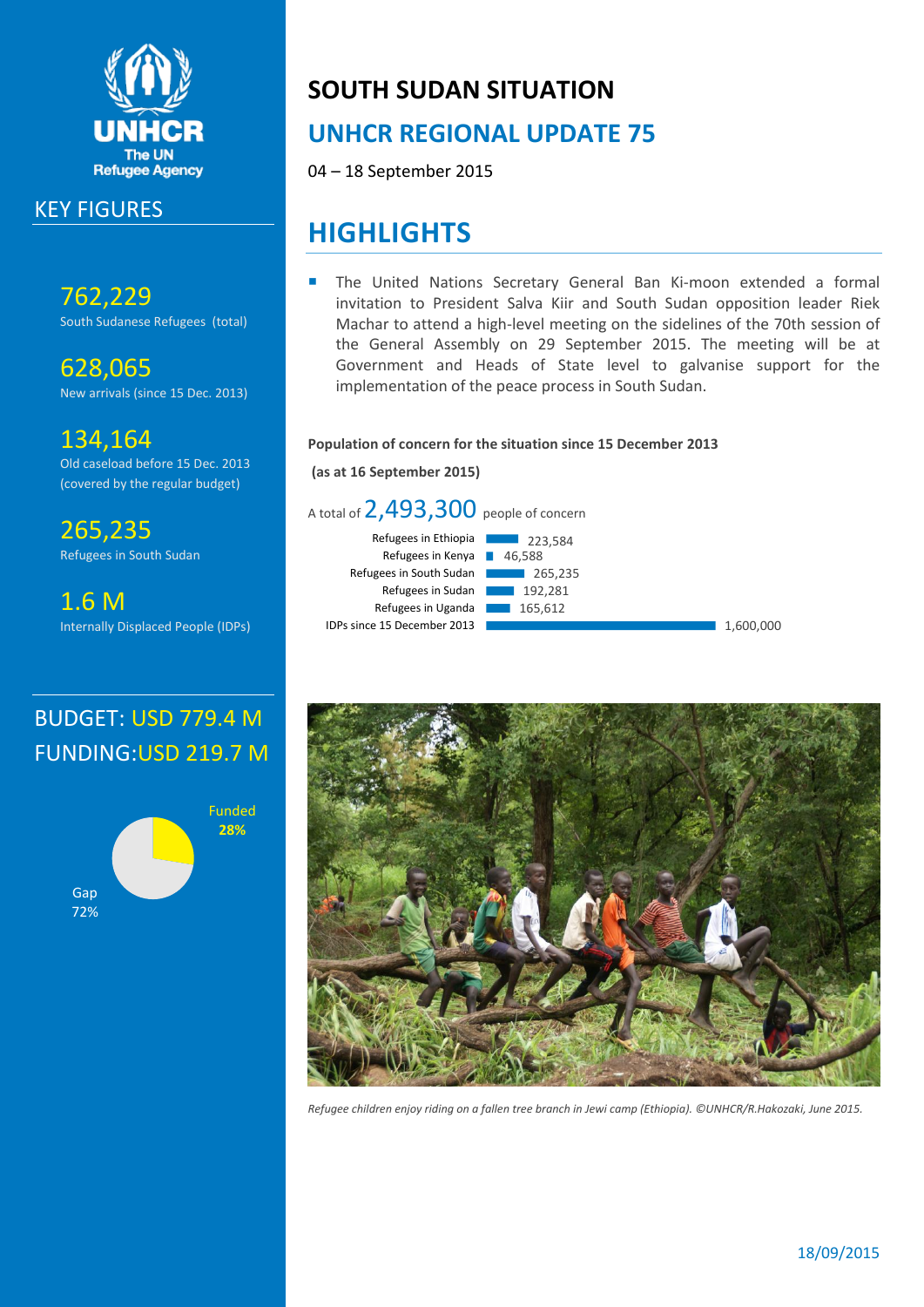# **RECENT DEVELOPMENTS**

## **Operational Context**

- The overall security situation in Upper Nile State remains very volatile and tense. In the south of Malakal, there has been intermittent fighting since 1 September. Maban camps are calm; unresolved criminal incidents in and around Batil and Gendrassa camps led to strained relations between the host community and refugees. Concerted efforts by the Commission for Refugee Affairs (CRA), local authorities and community leaders from both communities have calmed the situation. Criminality in Juba is on the rise. On 10 September, a staff member of NGO Action Contre la Faim (ACF) was shot dead in a daytime robbery of the NGO's compound in Juba. In addition, recently two female NGO workers were assaulted and raped by unknown perpetrators in the capital.
- South Sudan's Legislative Assembly ratified the Intergovernmental Authority on Development (IGAD) plus compromise peace deal on 10 September. A special parliamentary session was held, where all 212 legislators unanimously endorsed the peace deal. The deal was also unanimously endorsed by the Sudan People's Liberation Army In Opposition (SPLA-IO) from their national headquarters in Pagak (Upper Nile Sate), where the Opposition leader, Mr. Riek Machar, was also at that time nominated as the First Vice President in the yet-to-be formed transitional government. This ratification is in line with the provision that both parties ratify the deal within one week of signing, with the documents received by both sides from IGAD on 2 September.
- The IGAD-sponsored ceasefire and transitional security workshop started in Addis Ababa on 12 September. The workshop featured 15 senior military commanders from both the SPLA and SPLA-IO to discuss various areas of implementation to ensure the peace deal holds. These include discussion on ceasefire monitoring mechanism, deployment of joint police forces in key locations across South Sudan, withdrawal of foreign troops from the country and demilitarized zones. As the implementation of the peace process progresses, it is expected that a transitional government would be formed by late November/early December.

## **IDP Response**

Protection (IDPs)

- In the reporting period, 2,433 IDPs (835 families) arrived in Bentiu Protection of Civilians (POC) site (Unity State) mainly from Leer and Mayendit while smaller numbers arrived from Nhialdiu and Koch. IDPs from Leer and Mayendit cited a deteriorating security situation and severe food shortages as reasons for fleeing; IDPs from Koch reported that they have fled due to a recent drought; those from Nhialdiu mentioned forced recruitment of youth, rape and looting as reasons for fleeing.
- In Pariang (Unity State), UNHCR biometrically registered 10,500 IDPs in early September and conducted a participatory assessment of IDPs in various locations together with partners and Government counterparts. Preliminary findings show the following: 1) gaps in registration and verification due to poor mobilization and information-sharing; 2) food insecurity due to lack of registration documents; 3) need to assist IDPs with shelter and non-food items; 4) need to restore education, health, and WASH facilities.

## **Refugees**



## **SOUTH SUDAN**

## **Achievements and Impact**

■ On 3 September, UNHCR completed the relocation of 241 asylum seekers from POC 2 site to Juba town (Central Equatoria State), Yambio town and Makpandu refugee settlement (Western Equatoria). Following the announcement of the closure of POC 2 by the United Nations Mission in South Sudan (UNMISS), for over a month UNHCR has been engaging with this group of asylum seekers to share information on assistance options available to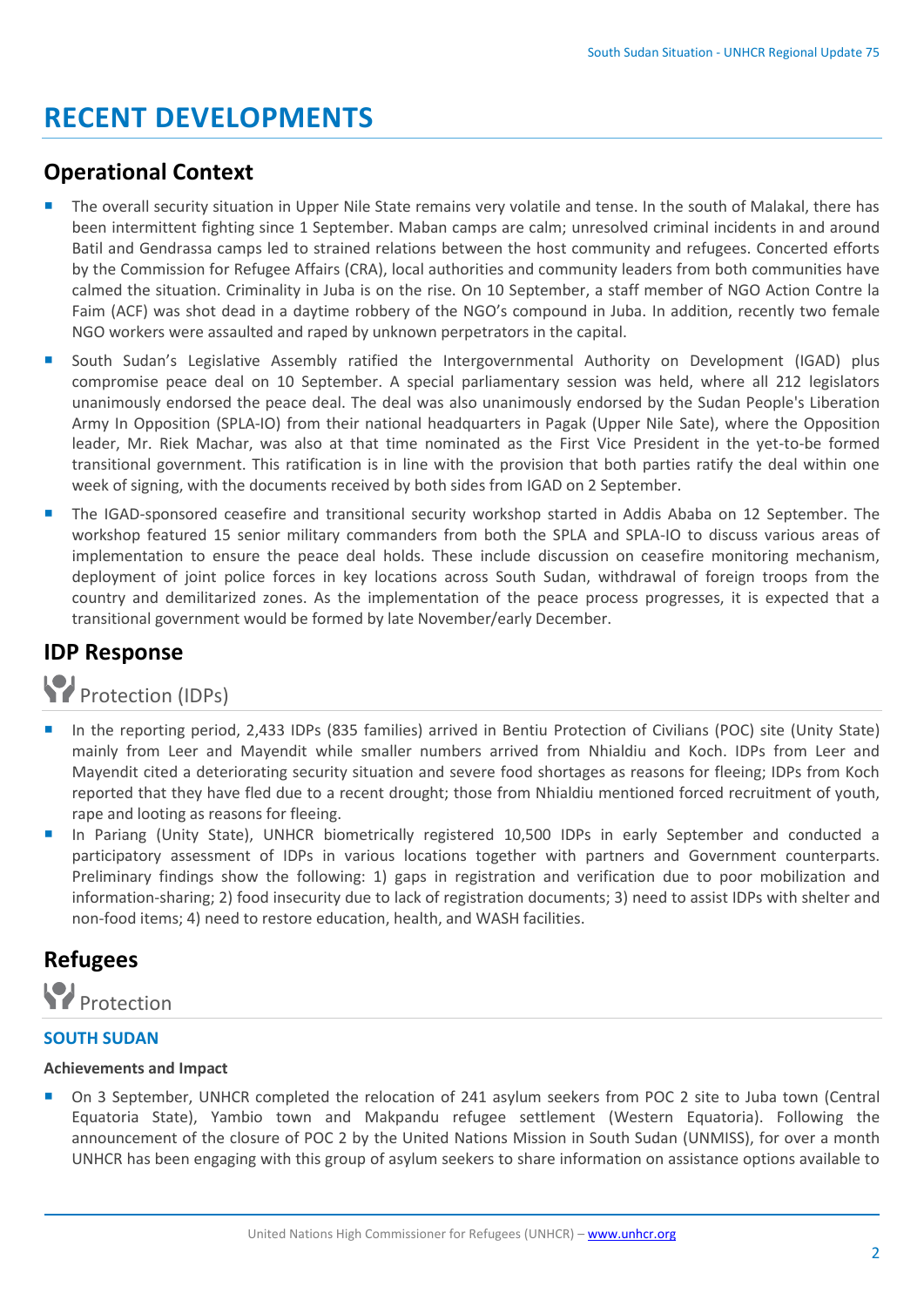them upon departure from the POC site, respond to queries, and register those who voluntarily opted for one of the assistance packages. This included a grant and a kit of items for domestic use for all asylum seekers, in addition to air transport for those who opted to move to the urban Yambio area or Makpandu settlement. When UNMISS closed the POC 2 on 8 September, 252 asylum seekers who have not departed from it were transferred to a transit facility in the outskirts of Juba, where UNHCR partner ACROSS provided emergency health and sanitation services as well as one-time emergency assistance of water, high-energy biscuits and milk. On 14 September, 220 of them opted to relocate to Juba and Yambio, bringing the total number of voluntary relocations to 461.

## **SUDAN**

### **Achievements and Impact**

- Following the approval by the High-Level Technical Committee in August to resume individual biometrics registration in White Nile State, preparations have been ongoing on the ground. With the incoming holiday period, the registration will probably resume in October.
- On 14-17 September in Khartoum, a workshop between the Ministry of Social Welfare (MoSW) and UNHCR on coordination of child protection issues (children with disabilities, unaccompanied and separated children, birth registration, alternative care and case management) was held. The event focused on the new sub-agreement between UNHCR and the Ministry, including the establishment of a children's centre and child protection services in Bantiu site, Jebel Aulia.

### **ETHIOPIA**

#### **Achievements and Impact**

- **The relocation of South Sudanese refugees from Matar, Burbiey and Pagak entry points to Pugnido 2 camp, which** started on 25 August, was completed on 11 September with support from IOM for transport. Some 15,225 individuals have been relocated to Pugnido 2, and the entry points are now emptied of refugees waiting to be transferred.
- **Level 2 registration of refugees relocated to Pugnido 2 continues and 4,044 people have been registered Level 2 by** UNHCR and ARRA so far and issued with Proof of Registration documents: 1,008 people with special needs have been identified, including 532 separated and unaccompanied children.
- On 7 September, UNHCR dispatched female hygiene kits for 63,232 female refugees of reproductive age for distribution in Kule, Okugo, Pugnido 1, Pugnido 2, Tierkidi and Jewi camps. The kit includes female underwear, 250 gram laundry soap and sanitary napkins. ARRA has commenced distribution in Tierkidi camp, with the other camps to follow shortly.

## **UGANDA**

#### **Achievements and Impact**

- War Child Canada (WCC), a protection operational partner, launched its operations in Arua, with the project 'Justice for Durvivors of Gender-Based Violence (SGBV) in Acute Emergencies.' WCC will liaise with key protection partners for Arua and Koboko to harmonize their activities.
- In Adjumani, 1,889 refugees (461 households) were relocated to Maaji site and Boroli settlements. In Maaji, several services including boreholes and water-trucking, communal latrines, roads opening and solar lights were established to improve the reception conditions.

## **KENYA**

#### **Achievements and Impact**

- As at 16 September, 1,302 new UAMS and 5,781 separated children arrived in Kakuma since December 2013. Since then, 1,280 UAMs including 900 South Sudanese UAMs and 5,780 separated children have been registered, bringing the cumulative number of registered UAMs in Kakuma to 2,875 and 12,755 separated children.
- UNHCR and SGBV partners conducted a door-to-door awareness campaign in Kakuma where 803 households were reached. Topics discussed included basic concepts of SGBV, the importance of reporting rape cases within 72 hours of the assault and referral pathways.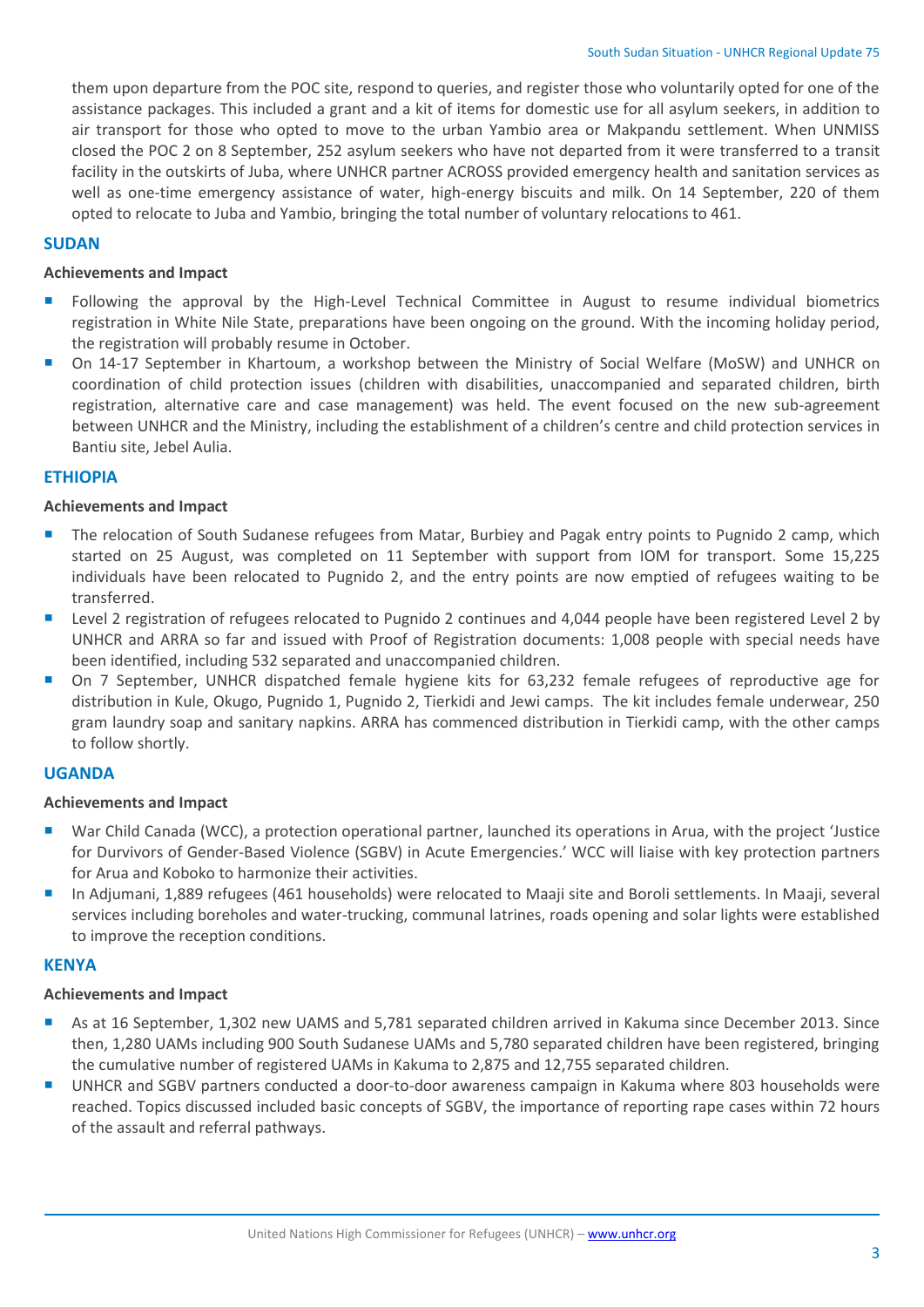## **SOUTH SUDAN**

### **Achievements and Impact**

- In Upper Nile State, monthly Mid-Upper Arm Circumference (MUAC) screening results showed that the Global Acute Malnutrition (GAM) levels among children under 5 years old are within the UNHCR standards of <10 per cent (Kaya: 5.2 per cent, Gendrassa: 10.6 per cent, and Batil: 2.69 per cent).
- The cure rate from both Outpatient Therapeutic Programme (OTP) and Targeted Supplementary Feeding Programme (TSFP) in Unity State reached over 85 per cent, which is above the minimum expected standard of 75 per cent.

## **Identified Needs and Remaining Gaps**

- The incomplete food basket being distributed to the refugees in Maban camps (Upper Nile State) remains a major concern for UNHCR and the refugee community.
- In Doro (Upper Nile State), GAM levels for children under 5 years old stands at 14.2 per cent, while GAM levels for PLW stand at 29.8 per cent. UNHCR is closely monitoring the situation.

### **SUDAN**

### **Achievements and Impact**

- 5,038 children were screened during the reporting period for acute malnutrition across all seven sites in White Nile Sate: 12 (0.3 per cent) were identified with Severe Acute Malnutrition (SAM) and 215 (4.3 per cent) with Moderate Acute Malnutrition (MAM).
- Through WFP interventions in White Nile State, 0.472 Metric Tons (MT) of Plumpy'Sup was distributed to 171 new arrivals - 93 children under 5 years old and 78 pregnant and lactating women (PLW) - at Joda reception centre as transit rations. No distributions took place at El Kuek reception centre. Plumpy'Sup stocks were successfully moved from El Kuek reception centre to Joda reception centre by WFP's partner the Sudanese Red Crescent Society (SRCS) as to prevent a pipeline break. As for Emergency Blanket Supplementary Feeding Programme (eBSFP), 12.243 MT were distributed to 2,058 beneficiaries (1,673 children under 5 years old and 385 PLW) at Um Sangor and El Kashafa sites.

## **ETHIOPIA**

#### **Achievements and Impact**

- UNHCR, WFP and nutrition partners jointly conducted nutritional monitoring and support at Kule, Tierkidi and Jewi camps to improve the quality of all nutrition programmes in the camps. The exercise will continue in the other camps as well.
- Community Management of Acute Malnutrition (CMAM) services continued in refugee camps and 138 new SAM cases were admitted in the Outpatient Therapeutic Feeding Programme (OTP). Some 339 new MAM cases were admitted in the TSFP.
- There were 2,442 new cases of children under 5 years old and 543 new cases of PLW admitted in the Blanket Supplementary Feeding Programme (BSFP) in the refugee camps.

## **KENYA**

## **Achievements and Impact**

 During the period under review, support given to new arrivals from South Sudan at the reception centre continued. This included screening for malnutrition of children under 5 years old using weight for height. Some 60 children aged 6-59 months were screened: one child was found with MAM and five with SAM.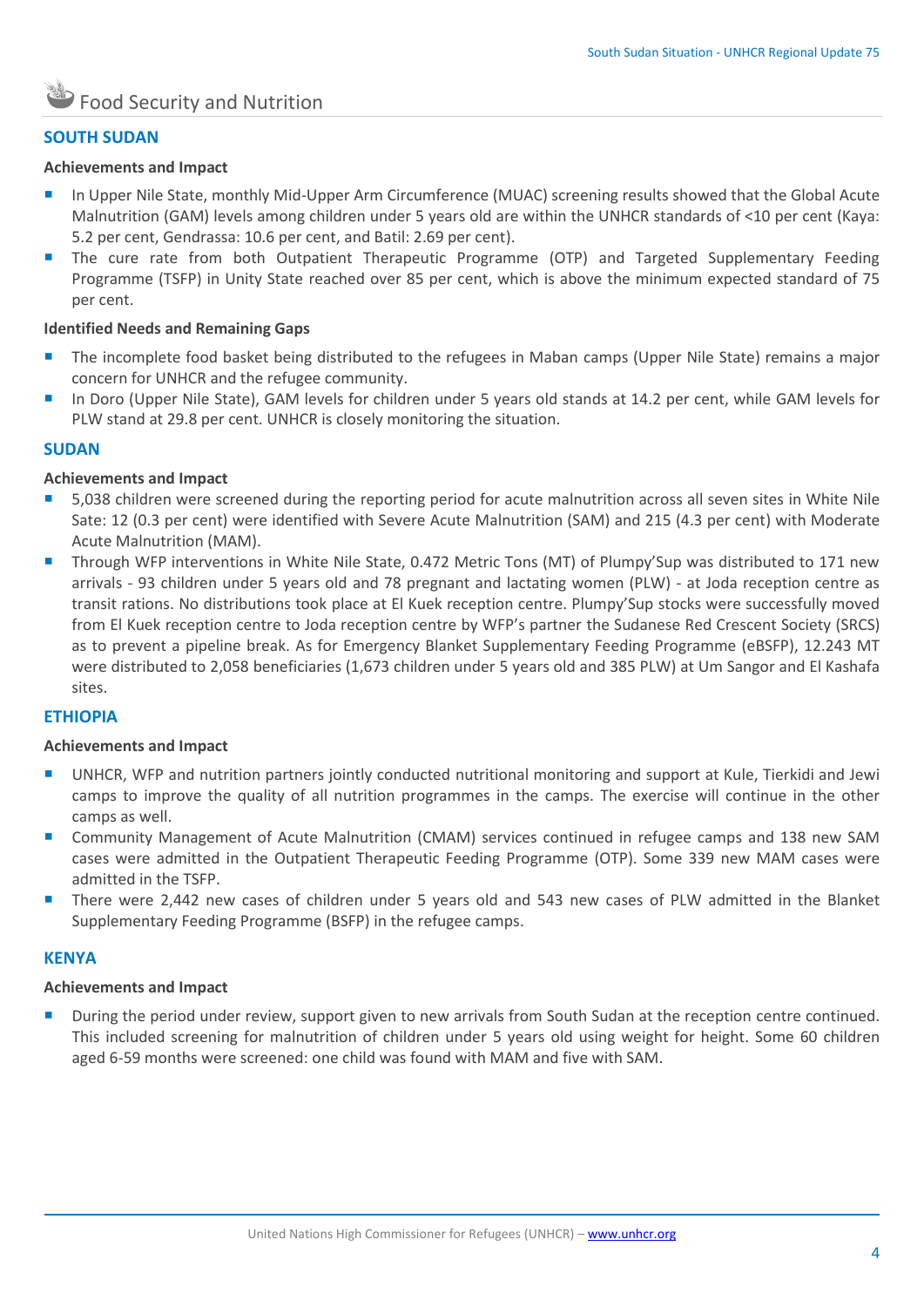

## **SOUTH SUDAN**

### **Achievements and Impact**

- **In Ajuong Thok (Unity State), UNHCR partner International Rescue Committee (IRC) constructed 98 family latrines in** the camp (cumulative figure of 2,862). Crude latrine coverage is 11 people per latrine which meets the UNHCR standard of a maximum of 20 persons per latrine.
- In Yida (Unity State), UNHCR partner Samaritan's Pursue constructed 113 family and 16 communal latrines bringing the total number to 6,934 family and 450 communal latrines in the settlement.
- UNHCR partner WVI completed 66 latrines in in Ezo and Makpandu settlements (Western Equatoria State), including 31 for refugees with specific needs.

## **Identified needs and remaining gaps**

 In Ajuong Thok, UNHCR supplied 834 m3 of water to 31,127 individuals. However, the crude litres per person per day  $(1/p/d)$  stands at 12, which is below the UNHCR and Sphere standards. Rainfall and cooler weather are possible reasons for this drop.

### **SUDAN**

### **Achievements and Impact**

- With UNHCR's support, the Catholic Agency for Overseas Development (CAFOD) through the Sub-Saharan International Development Organization (SIDO) - distributed 48,396 pieces of soap in Al Alagaya, Dabat Bosin and Um Sangor sites.
- CAFOD and SIDO supported by UNHCR completed the construction of 12 water distribution points (platform for bladders with tap stands). Four points were installed in Um Sangor and El Redis which started to function immediately while others installed in Al Alagaya, El Redis I, Jouri and El Kashafa (one each) will start functioning from next week. With these new installments, the total amount of water provided to the seven sites increased from the previous 642,500 litres to 775,000, which is an average of seven to more than eight l/p/d.

## **ETHIOPIA**

#### **Achievements and Impact**

- Supply of safe water was maintained within the UNHCR standards in the refugee camps. In Kule camp the daily per capita water supplied averaged at 16.3 l/p/d, in Pugnido 2 camp at 16 l/p/d, in Tierkidi camp at 16.8 l/p/d, in Pugnido camp at 15 l/p/d, in Jewi camp at 10.2 l/p/d and in Okugo camp at 20 l/p/d.
- The number of refugees per latrine stance in the refugee camps was 11:1 in Kule, 26:1 in Tierkidi, 36:1 in Pugnido, 10:1 in Okugo and 44:1 for Jewi.
- The average portable water supply across Rhino camp rose to 19 l/p/d from the previous 17.9 l/p/d after one motorized water system in Tika villages (source at Tika V serving Tika II, IV and V) was completed besides the 4000m pipeline extension from Odobu II village to Wanyange block B.

## **UGANDA**

#### **Achievements and Impact**

 In Arua, 10 temporary latrines stances at Ocea reception centre were completed as well as 10 bathing shelters. One additional water point of six tap outlets was set up by Oxfam as an extension to 10m3 reserve water tank.

#### **KENYA**

#### **Achievements and Impact**

■ Some 16 l/p/d of water was supplied to refugees in Kakuma 4. FRC (fluoride content) tests were conducted at Kakuma 4 for both households and tap stands. Chlorine residual levels at taps stand varied between 0.1 to 0.3mg/l at household level. The latrine to user ratio stands at 1:14 for both communal and household latrines. Coverage is 35.37 per cent for both communal and household latrines.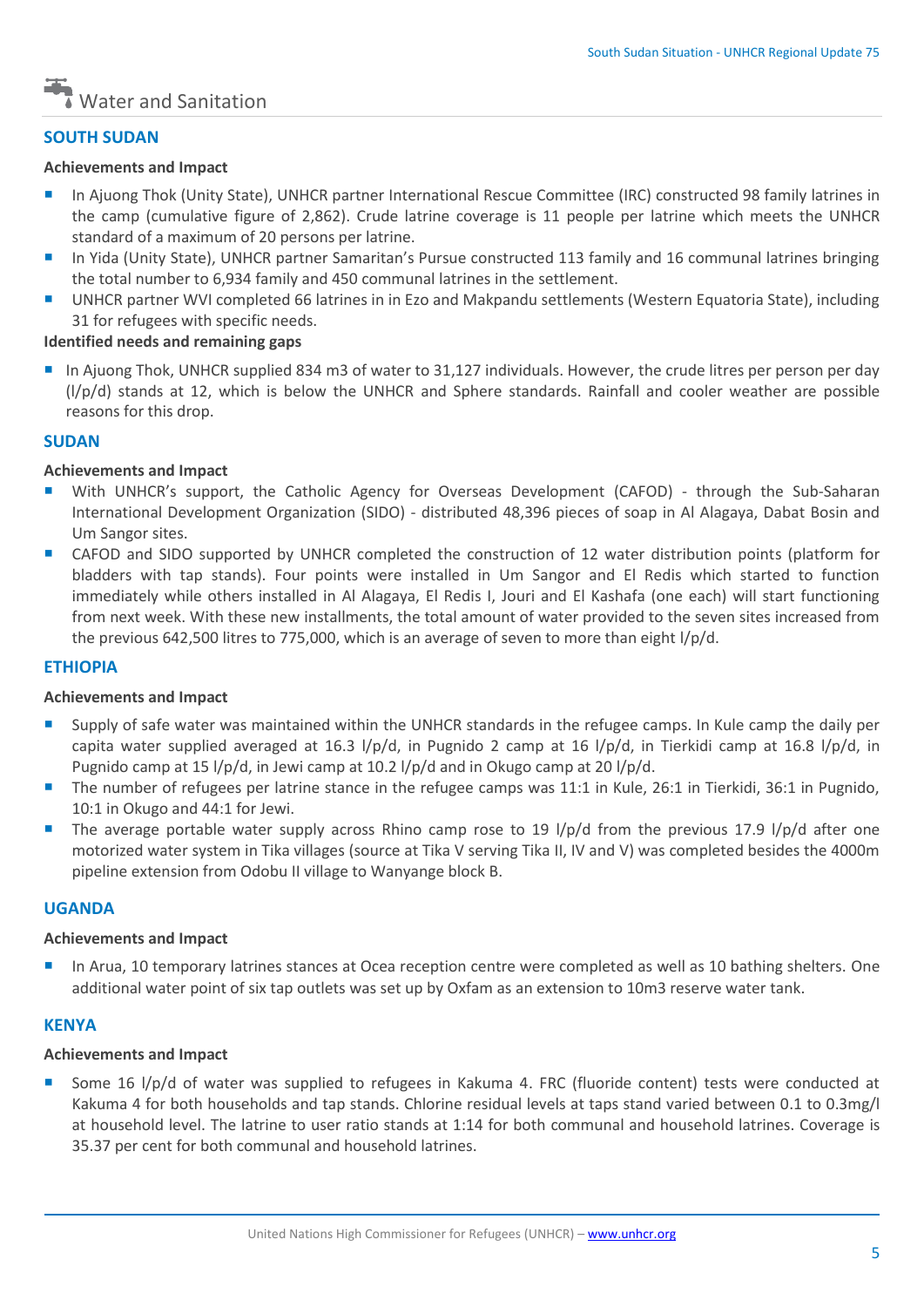

## **SOUTH SUDAN**

## **Achievements and Impact**

 The trend of malaria upsurge in Pariang County (Unity State) - mostly among host communities - is decreasing following a week-long awareness campaign organized by the County Health Department, CARE, and UNHCR. The campaign was conducted from 30 August to 6 September with the theme of "All families free from malaria".

## **Identified needs and remaining gaps**

 MSF-Holland announced that they will phase out of Maban camps (Upper Nile State) by 31 December 2015, and start to scale down their activities in October 2015. The departure of MSF is expected to put an additional burden on primary health care providers (International Medical Corps and Medair) and overstretch the capacity of the Maban County Hospital, run by UNHCR partner Samaritan's Pursue. Health partners are looking into solutions that would limit the impact on service delivery and beneficiaries.

### **SUDAN**

### **Achievements and Impact**

- In light of the expected seasonal surge of malaria cases in White Nile State, UNHCR and UNICEF in collaboration with the Ministry of Health (MoH) have agreed to launch a comprehensive distribution of mosquito nets to some 26,000 South Sudanese refugees in all camps. UNHCR will contribute with 21,000 mosquito nets and UNICEF 5,000, with an aim to distribute them within this month.
- 10,089 curative consultations were held throughout the seven clinics in the camps during the reporting period. Acute respiratory infection (ARI) remains the primary cause of attendance at 21.5 per cent of all consultations (slightly decreased), followed by malaria 16 per cent and diarrheal diseases at 13.6 per cent.

## **ETHIOPIA**

### **Achievements and Impact**

- WHO conducted a health education campaign targeting HIV transmission and prevention between 6-12 September: 6,436 people were reached and 8,396 condoms were distributed in Kule, Tierkidi, Jewi and Pugnido camps.
- UNHCR coordinated the provision of anti-TB drugs with the Gambella Regional Health Bureau and ARRA to address the shortage of the anti-TB drug supply in Kule and Tierkidi camps.

## **KENYA**

#### **Achievements and Impact**

- The general health status of refugees and mortality indicators (crude and under 5 years old) remained within Sphere/UNHCR standards of <1/10,000 and <2/10,000 per day respectively. Consultations per clinician per day were 1:75 during the reporting period.
- **IRC** concluded the mass vaccination against polio which was conducted in August and targeted both the older population and new arrivals in the camp.

## **M** Camp Coordination and Camp Management

## **SOUTH SUDAN**

## **Achievements and Impact**

 The expansion of Ajuong Thok to ensure assistance and safe relocation of new arrivals is ongoing as follows: upgrading of existing Ajuong Thok camp roads is 62 per cent complete; construction of the Ajuong Thok camp 14 km perimeter road is 86 per cent complete; rehabilitation of the Yida-Pariang road is 53 per cent complete; and construction of Pamir refugee camp roads and the Mongolian Battalion ring road is 3 per cent complete.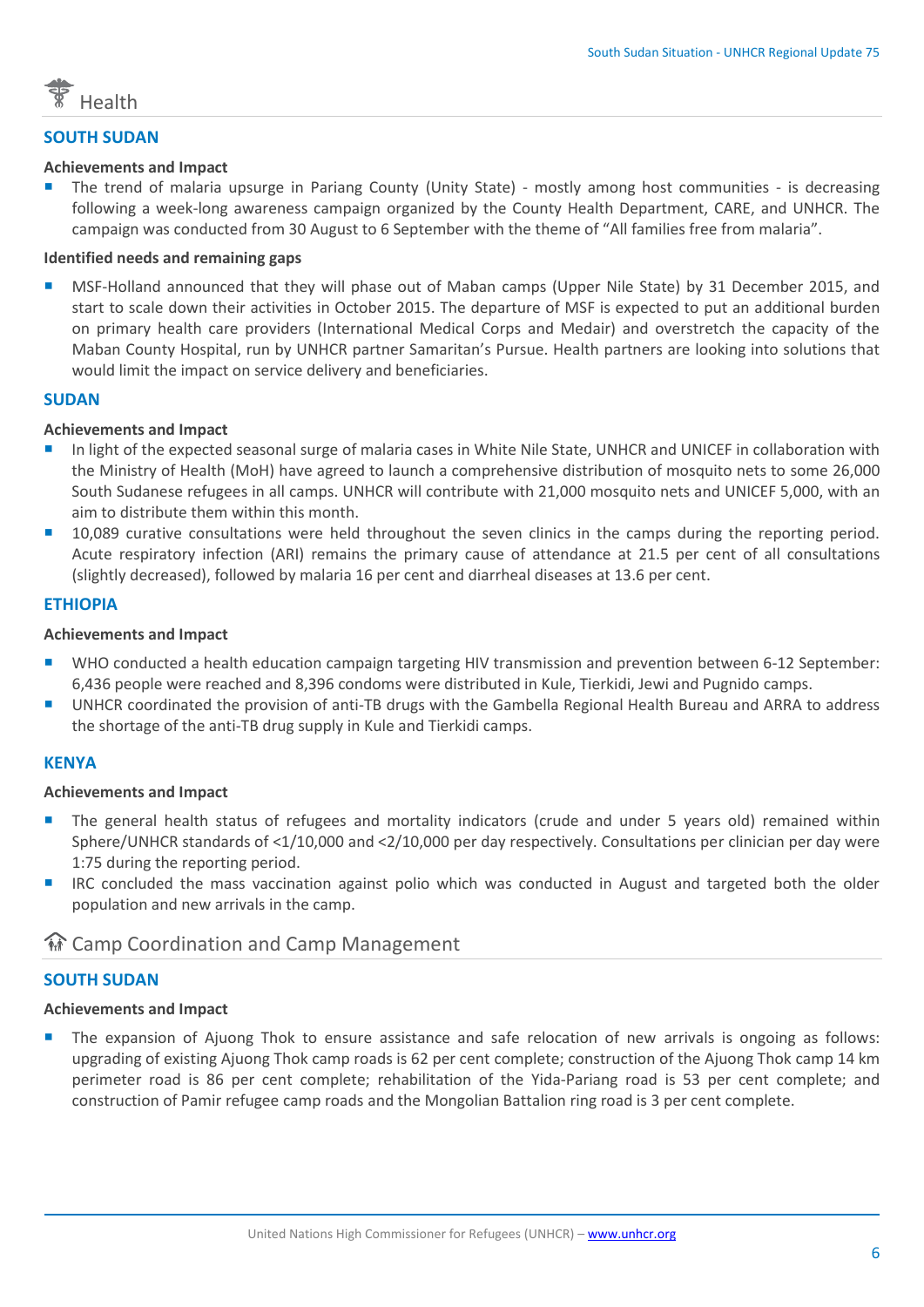### **ETHIOPIA**

#### **Achievements and Impact**

 In Pugnido 2 camp, 8 km of roads was cleared, site clearing for 272 communities completed and 3,888 plots demarcated by ARRA, of which 3,489 plots have been allocated to the relocating refugees.

## Shelter and NFIs

## **SOUTH SUDAN**

#### **Achievements and Impacts**

 Out of 2,130 transitional shelters planned in Doro (Upper Nile State), UNHCR partner DRC completed 1,140 units, noting that 930 shelters were recently added to the initial target for 2015. In Gendrassa camp, UNHCR partner ACTED completed 715 of the 768 transitional shelters planned for 2015.

### **SUDAN**

### **Achievements and Impact**

 The proposed land for a new site in Al Ghanaa (capacity of 900 households, some 4,500 individuals), Al Jabalain locality (White Nile State) was endorsed locally and submitted to the High Technical Committee in Khartoum for regularization. The proposed site includes 225 latrines, 112 showers and has the capacity to provide 90,000 litres of water daily. Currently the seven sites in White Nile State are hosting 18,623 households while their actual capacity is 9,499 households. Al Neem and Al Waral in El Salaam locality had also been identified as potential sites and will be assessed by UNHCR site planners, as soon as road conditions improve.

### **ETHIOPIA**

#### **Achievements and Impacts**

- In Pugnido 2 camp, 3,489 emergency shelters have so far been allocated to 14,921 refugees, with the remaining refugees to be allocated shelters shortly. DRC has constructed 3,528 of a planned 4,000 emergency shelters.
- In Jewi camp, UNHCR partner NRC completed 700 out of a planned 1,330 transitional shelters while DRC completed 487 of a planned 970 transitional shelters.
- In Kule camp, NRC completed 2,961 of a planned 3,050 transitional shelters while IOM completed 1,709 of a planned 2,441 transitional shelters.
- In Tierkidi camp, NRC completed 2,700 of a planned 2,956 transitional shelters.

## **KENYA**

#### **Achievements and Impacts**

 UNHCR has already begun sensitizing refugees on the plans for decongesting the older camp (Kakuma 1 to 3) and future movement to the new settlement site (Kalobeyei) upon completion of the infrastructure development phase. It is expected that the relocation movements will begin in early 2016. This information is being conveyed by Protection and Field Unit staff with support from DRA and partners.

## $\Box$  Education

## **SOUTH SUDAN**

#### **Achievements and Impacts**

 UNHCR partner LWF completed the construction of six temporary classrooms in Napata and Makuria primary schools in Ajuong Thok (Unity State) has been completed, bringing the total number of classrooms in the two schools to 28. To date, 6,643 children are enrolled in primary schools in Ajuong Thok.

#### **Identified needs and remaining gaps**

Attendance rates in Ajuong Thok dropped by 37 per cent in the three primary schools and 10 per cent in the seven child-friendly spaces compared to the end of the second term. According to learners, this was due to the 30 per cent food ration cuts by WFP, started in August 2015.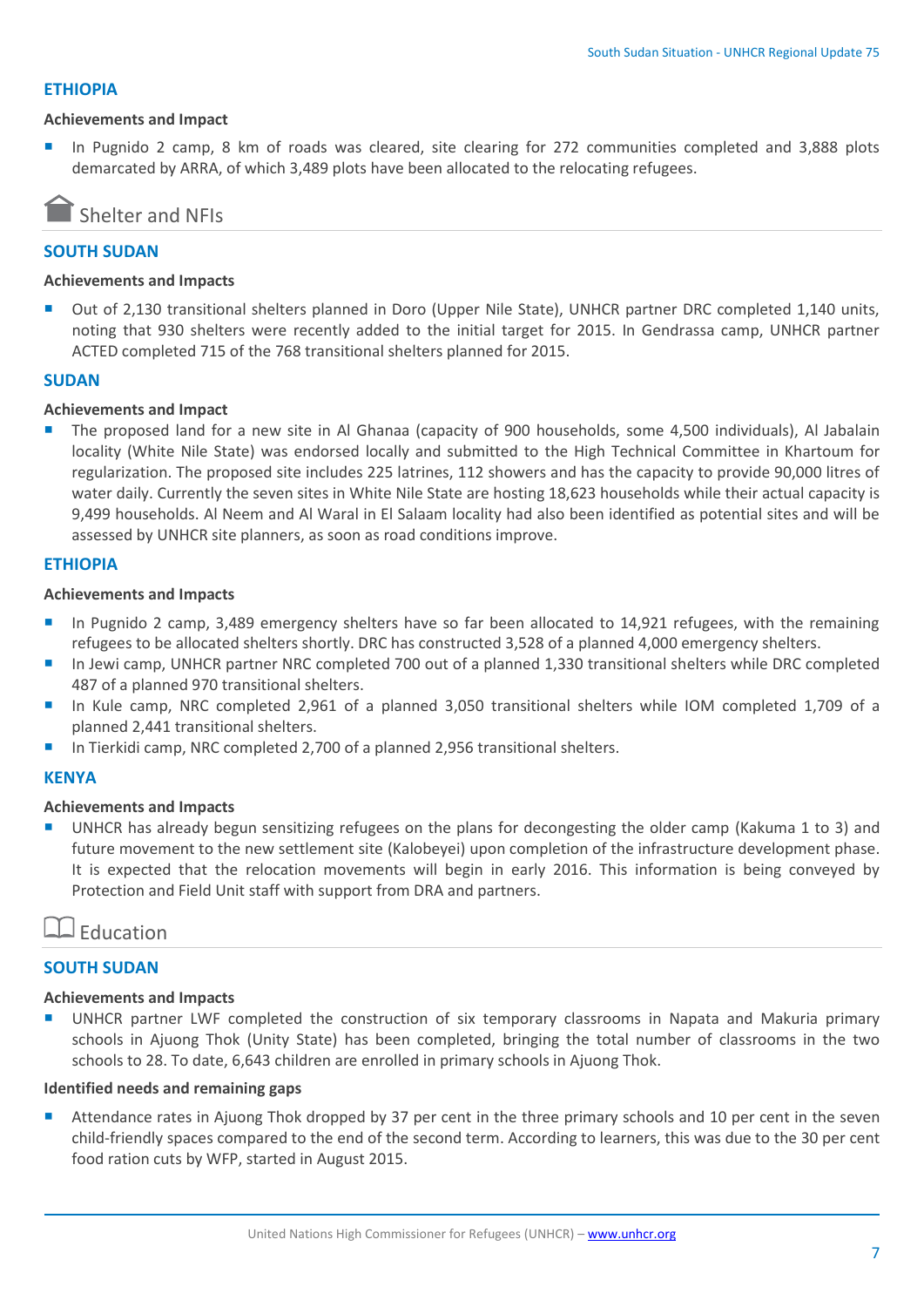A water bladder damaged at Napata primary school in Ajuong Thok is interrupting water supplies to the school. The WASH team from UNHCR partner IRC is working on this.

## **UGANDA**

## **Achievements and Impact**

- In Adjumani, a significant increase in primary school enrolment has been observed, with 13,000 (7,453 male, 5,547 female) children enrolled against last term's 8,553 (5,488 male, 3,065 female).
- Overall, despite the fact that attendance rates for boys are still higher, the ongoing community awareness raising efforts on the importance of education plus infrastructure development and provision of school material and staffing (construction of new classrooms, supply of desks and scholastic materials, recruitment of additional teachers) is giving positive results.

## **KENYA**

## **Achievements and Impacts**

■ UNHCR in collaboration with LWF recruited and posted 12 (three female) national teachers to nine primary schools in the camp. Two of the teachers were replacements while 10 were additional new teachers to reinforce implementation of curriculum in the camp schools especially in the teaching of languages and mathematics.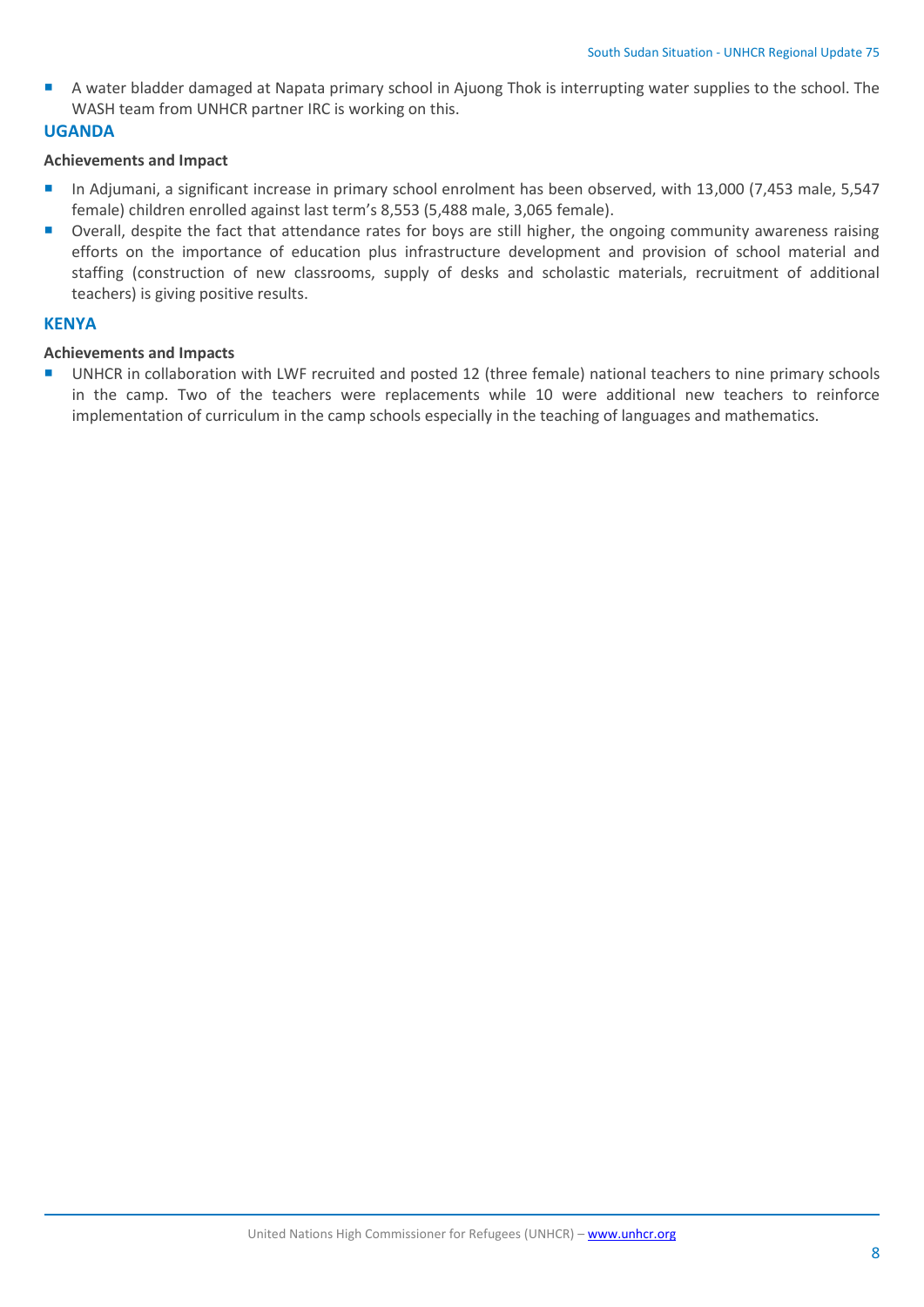## **Working in partnership**

- South Sudan: UNHCR leads the Protection cluster which is co-ordinated by NRC. UNHCR also has the co-leadership of the CCCM cluster together with IOM and is supporting the IOM-led Shelter/NFI cluster.
- Sudan: In close collaboration with the relevant Government entities at federal, state and local levels, UNHCR continues to coordinate the overall humanitarian response for the ongoing arrivals of South Sudanese refugees.
- **Ethiopia: The Emergency Response Task Forces in Gambella have continued to convene regularly to address** challenges and to strategize the response in both Leitchuor and Gambella.
- **Uganda: In field locations, OPM/UNHCR chair weekly inter-agency meetings that are held on Wednesdays in** Adjumani and on Thursdays in Arua. In Kiryandongo, all partners' weekly coordination meetings are chaired by OPM along with sectorial meetings on WASH, Health, Protection/Community service, Education and Livelihood/Environment. In Kampala, the inter-agency coordination meetings chaired by OPM/UNHCR with UN agencies and implementing and operational partners are held on a monthly basis.
- Kenya: UNHCR continues to work closely with the Government, DRA and other partners to ensure support to refugees and asylum seekers is assured. Bi-monthly Inter-Agency meetings continue to be held as well as monthly meetings with refugee leaders from the entire camp.

## **Standards**

| <b>Standard</b>                                                       | <b>Sphere Project/UNHCR</b><br>emergency              | <b>UNHCR post-emergency</b>                                             |  |
|-----------------------------------------------------------------------|-------------------------------------------------------|-------------------------------------------------------------------------|--|
| Water                                                                 | $> 15$ l/p/d                                          | $> 20$ l/p/d                                                            |  |
| Latrine                                                               | 1:50                                                  | 1:20                                                                    |  |
| Number of total coliform<br>organisms at distribution<br>point        | 0 per 100 ml treated<br>water                         | per 100 ml treated<br>0<br>water                                        |  |
| chlorine<br>residual<br>Free<br>concentration in disinfected<br>water | 0.5 mg per litre                                      | 0.2 to 0.5 mg per litre                                                 |  |
| Kcals                                                                 | 2,100/p/d                                             | 2,100/p/d                                                               |  |
| <b>GAM</b>                                                            | N/A                                                   | < 10%                                                                   |  |
| under-five<br>and<br>Crude<br>mortality rates                         | $<$ 1/10,000 and $<$ 2/10,000<br>per day respectively | <0.75/1,000 per month<br><1.5/1,000<br>and<br>per<br>month respectively |  |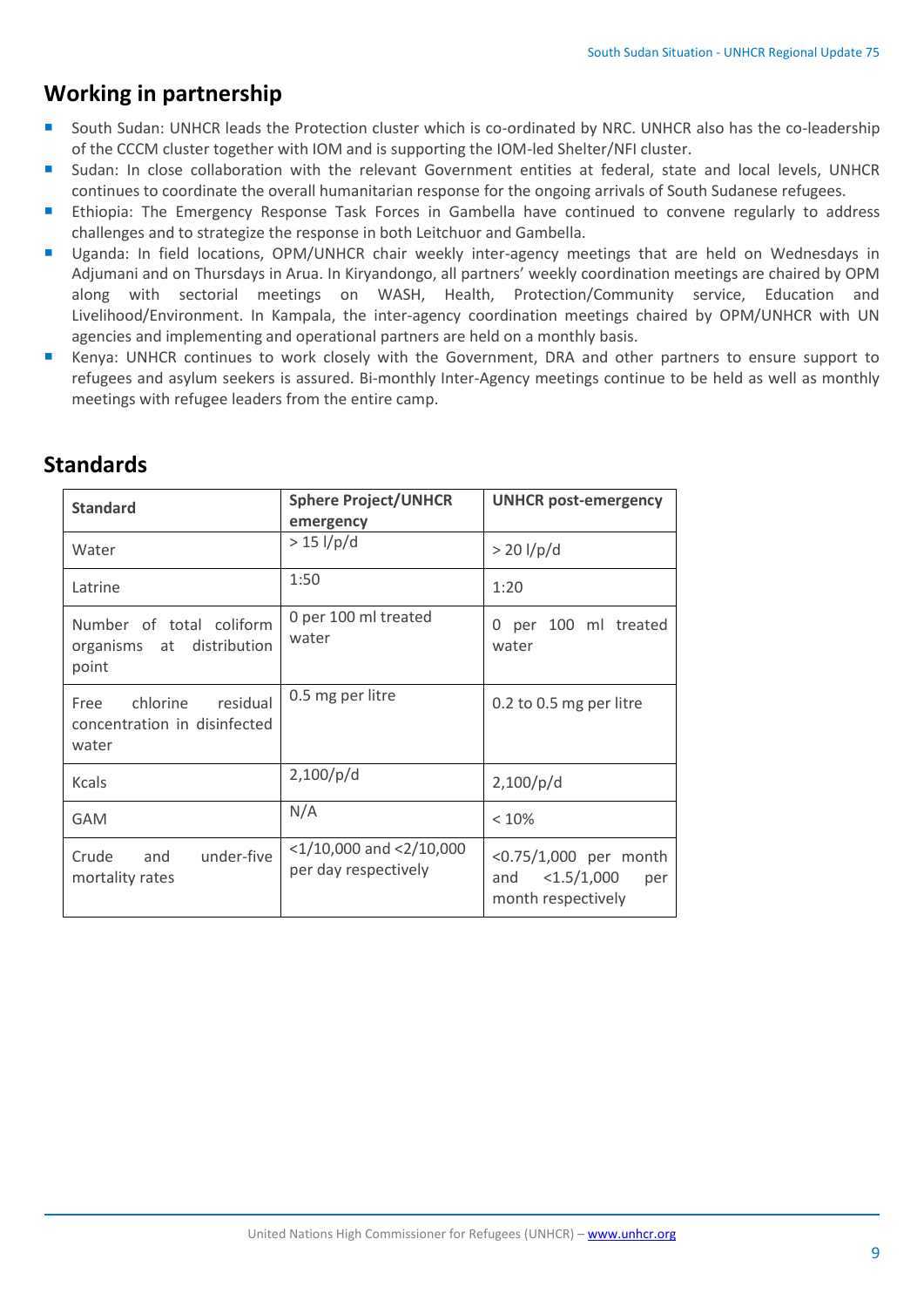# **FINANCIAL INFORMATION**

The Inter-Agency South Sudan Regional Refugee Response Plan (RRP) for 2015 was issued in December 2014 to address the needs of South Sudanese refugees in the region (post-December 2013). Subsequently, UNHCR's requirements were presented in detail by operation - covering the needs of South Sudanese refugees in Ethiopia, Kenya, Sudan and Uganda as well as IDPs in South Sudan - in the original version of the Supplementary Appeal (issued in February 2015). On 8 April 2015, the Supplementary Appeal has been revised for the following reasons:

- Since the establishment of the budgets on which the RRP and the Supplementary Appeal were based, it has become clear that the scope of the needs of people affected by the emergency inside South Sudan has evolved considerably;
- While the initial focus was on South Sudanese refugees and people displaced internally in South Sudan by the violence that began in December 2013, more than a year later, it is evident that many sectors of the population living inside South Sudan have equally critical needs; they include groups of refugees who had sought refuge in South Sudan prior to the outbreak of conflict at the end of 2013, as well as Sudanese refugees who continue to seek refuge from fighting in South Kordofan, and also people at risk of statelessness.

The current revision takes into account these considerations and corresponding adjustments with the integration of the figure of USD 192 million – the ExCom-approved requirements for South Sudan for 2015 – within the consolidated South Sudan portion of USD 414 million for this situation. The current overall financial requirements for the South Sudan Situation therefore amount to USD 779.4 million.

UNHCR is grateful for the financial support provided by donors particularly those who have contributed to UNHCR activities with unearmarked and broadly earmarked funds as well as those who have contributed to the situation. Below are UNHCR income and financial needs for providing protection to the persons of concern as listed above.

#### **Donors who have contributed to the**

#### **Funding (in million US\$) as at 15 September 2015**

## **situation:**

Kingdom, United States of America

| Canada, CERF,    |          |       |                       |            |                        |
|------------------|----------|-------|-----------------------|------------|------------------------|
| Common           |          | 42.6  | $\blacksquare$ Funded | $\Box$ Gap | <b>Total Requested</b> |
| Humanitarian     | Ethiopia |       |                       |            |                        |
| Fund South       |          | 10.1  |                       |            | 153,235,556            |
| Sudan, Common    |          |       |                       |            |                        |
| Humanitarian     | Kenya    |       |                       |            | 36,538,324             |
| Fund Sudan,      | South    | 113.4 |                       |            |                        |
| European Union,  | Sudan    |       |                       |            | 419,053,572            |
| Finland, France, |          | 17.4  |                       |            |                        |
| Holy See, Japan, | Sudan    |       |                       |            | 68,309,641             |
| Luxembourg,      |          | 26.6  |                       |            |                        |
| Private Donors   | Uganda   |       |                       |            | 99,447,418             |
| Canada/France/   |          |       |                       |            |                        |
| Germany/Italy/   |          |       |                       |            |                        |
| Japan/Kenya/Spai |          |       |                       |            |                        |
| n, Republic of   |          |       |                       |            |                        |
| Korea, Slovenia, |          |       |                       |            |                        |
| Sweden,          |          |       |                       |            |                        |
| Switzerland, UN  |          |       |                       |            |                        |
| Programme on     |          |       |                       |            |                        |
| HIV/AIDS, United |          |       |                       |            |                        |

A total of US\$219.7 million has been funded

Note 1: Funding includes some US\$9.6 M of situation earmarked funds that has been received and is pending allocation by country. These figures are based on the Revised Emergency Response for the South Sudan Situation – Supplementary Appeal (April 2015).

Note 2: Major donors of unrestricted and regional funds in 2015: United States of America (160 M), Sweden (80 M), United Kingdom (53 M), Netherlands (45 M), Norway (44 M), Denmark (28 M), Private Donors Spain (25 M), Australia (24 M), Japan (18 M), Switzerland (16 M), France (14 M), Canada (11 M), Private Donors Italy (11 M).

Note 3: Other donors of unrestricted and regional funds in 2015: Afghanistan | Algeria | Austria | Belgium | Costa Rica | Estonia | Finland | Germany | Holy See | India | Italy | Kuwait | Latvia | Lithuania | Luxembourg | Monaco | Morocco | Mozambique | New Zealand | Peru | Private Donors Ireland | Qatar | Republic of Korea | Romania | Russian Federation | Saudi Arabia | Serbia | Singapore | Slovakia | South Africa | Sri Lanka | Thailand | United Arab Emirates | Uruguay | Private Donors.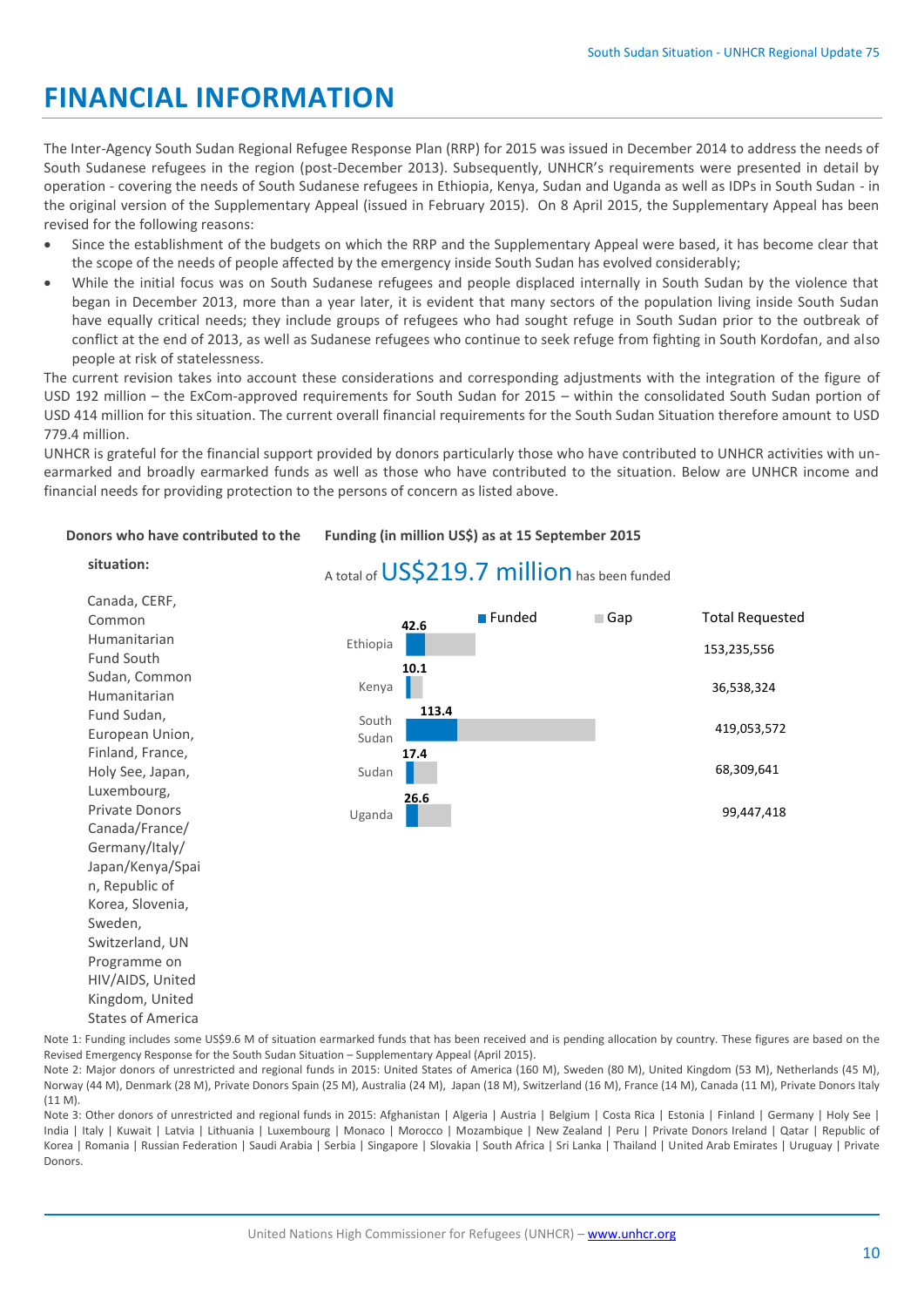# **ANNEXES - LIST OF ACRONYMS**

AAH-I (Action Africa Help International); AAH-U( Action Africa Help Uganda) ACF (Action Contre la Faim) ARTI (Acute respiratory infection) AWD (Acute watery diarrhea) ARRA (Administration for Refugee and Returnee Affairs) ASMT (Area Security Management Team) AAR (Association for Aid and Relief) BIAs (Best Interest Assessments); BIDs (Best Interest Determinations) BSFP (Blanket Supplementary Feeding Programme) CCCM (Camp Coordination and Camp Management) CVHW (Centre for Voluntary Humanitarian Work) CFSs (Child Friendly Spaces) CP IMS (Child Protection Information Management System) DRC (Danish Refugee Council) DRA (Department of Refugee Affairs) DRA (Document Registration Agreement) EiE (Education in Emergencies) EBSFP (Emergency Blanket Supplementary Feeding Programme) EmONC (Emergency Obstetric and Newborn Care) ES/NFIs (Emergency Shelter and Non Food Item) FSCO (Field Security Coordination Officer) FSL (Food Security and Livelihoods) GFD (General Food Distribution) GAM (Global Acute Malnutrition) HEB (High energy biscuits) HAC (Humanitarian Aid Commission) IYCF (Infant and Young Child Feeding) IDSR (Integrated Diseases Surveillance and Response) IGAD (Intergovernmental Authority on Development) INGOs (International Non-Governmental Organisations) IOM (International Organization for Migration) IRC (International Rescue Committee) l/p/d (litres per person per day) LLITNs (Long Lasting Insecticide Treated Nets) LWF (Lutheran World Federation)

MAM (Moderate Acute Malnutrition)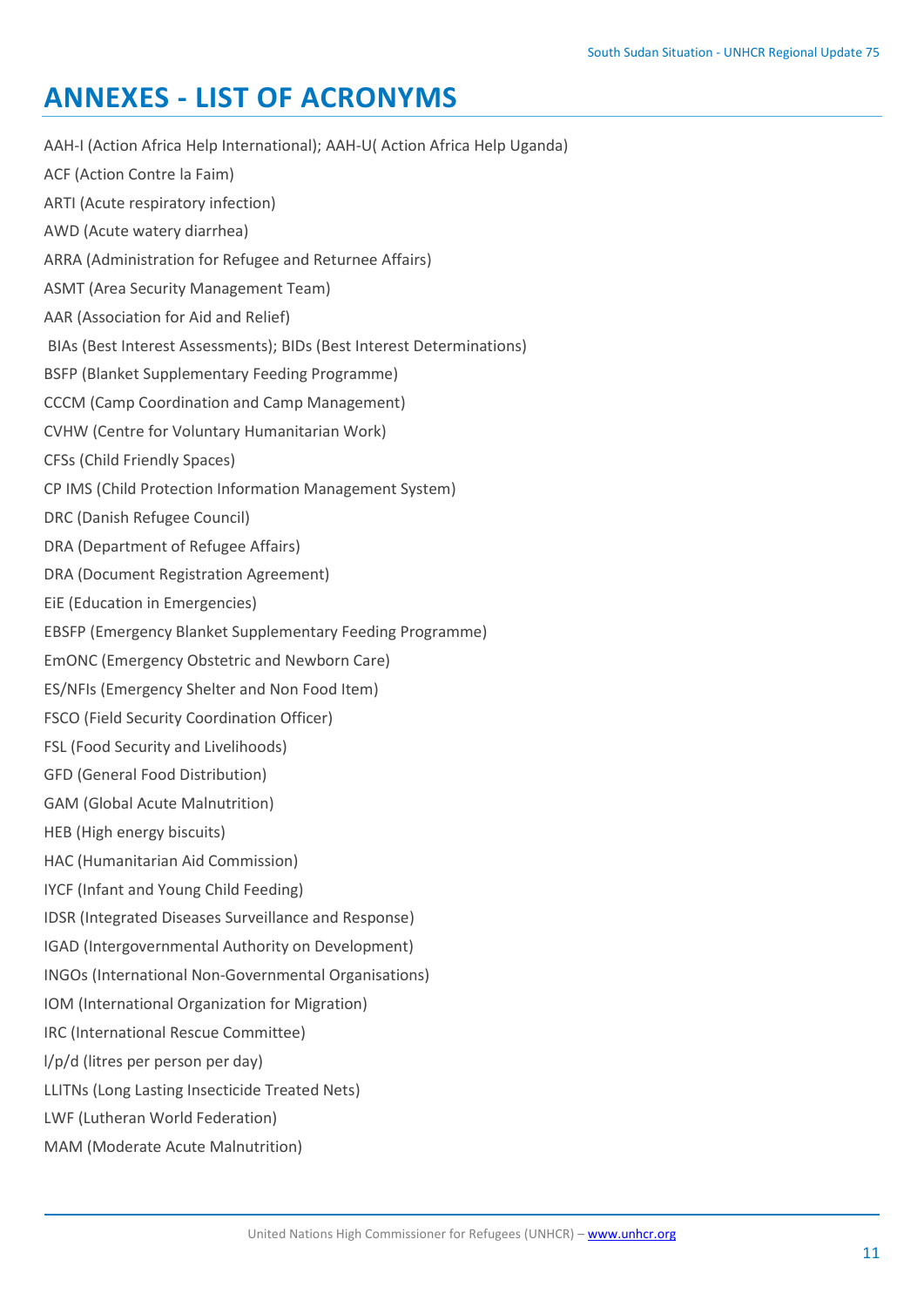MSF-F (Médecins Sans Frontières France)

MTI (Medical Team International)

MUAC (Mid-upper-arm circumference)

MoE (Ministry of Education)

MoH (Ministry of Health)

MoSA (Ministry of Social Affairs)

NCCK (National Council of Churches of Kenya)

NFI (Non-Food Items)

NRC (Norwegian Refugee Council)

OPM (Office of the Prime Minister)

OPD (Out-Patient Department)

OTP (Out-Patient Therapeutic Programme)

PSN (People with Special Needs)

POC (Protection of Civilians); PoC (Person of Concern)

PDF (Protection and Deterrent Force)

RC (Reception Centre)

RRC (Regional Refugee Coordinator)

SCiU (Save the Children in Uganda)

SC (Separated Children)

SAM (Severe Acute Malnutrition)

SPLA I/O (Sudan People's Liberation Army In Opposition)

SRCS (Sudanese Red Crescent Society)

TSFP (Target Supplementary Feeding Programme)

TOT (Training of Trainers)

URCS (Uganda Red Cross Society)

UAMs (Unaccompanied Minors)

UNCT (United Nations Country Team)

UNHAS (United Nations Humanitarian Air Service)

UNHCR (United Nations High Commissioner for Refugee)

UNMISS (United Nations Mission in South Sudan)

WASH (Water, Sanitation and Hygiene)

WES (Water and Environmental Sanitation) project

WTU (Windle Trust Uganda)

WFP (World Food Programme)

WVI (World Vision International)

#### **Contacts:**

Géraldine Boezio, External Relations Officer, boezio@unhcr.org, Tel: +41 (0)22 7398003 Wendy Rappeport, Senior External Relations Officer, rappepor@unhcr.org, Cell: +41 (0)79 881 9183 **Links:**

For more information please visit[: http://data.unhcr.org/SouthSudan/regional.php](http://data.unhcr.org/SouthSudan/regional.php)